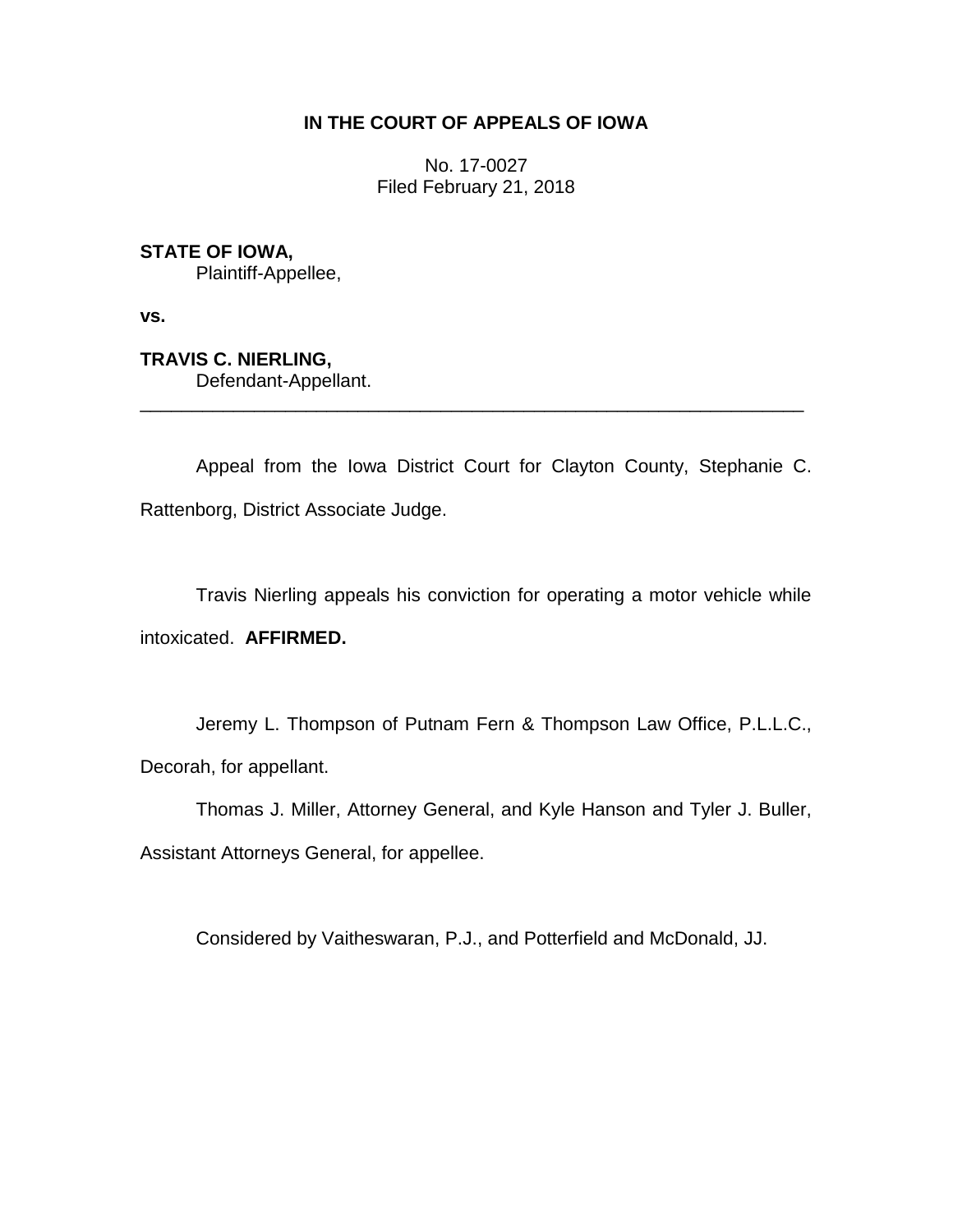#### **VAITHESWARAN, Presiding Judge.**

Travis Nierling appeals his conviction for operating a motor vehicle while intoxicated. His primary contention is that the officer who stopped him lacked reasonable suspicion to make the stop.

### *I. Background Facts and Proceedings*

A woman called 911 and told the dispatcher she wished to report "drunk driving" by someone at a pizza shop. She identified the make, color, and license plate number of the car, told the dispatcher the person was "getting in the car now to leave," continued her observation, then advised "[H]e's leaving now." The person identified herself and gave the dispatcher her address and phone number.

While the known tipster was still on the line, the 911 dispatcher called law enforcement to advise of a possible drunk driver. A uniformed, holstered deputy sheriff in a marked vehicle fell in behind the car. In a few minutes, the car pulled into a private driveway, and the deputy pulled in behind it. Travis Nierling got out of the car. The deputy observed signs of intoxication and took Nierling into custody.

The State charged Nierling with operating a motor vehicle while intoxicated, first offense, in violation of Iowa Code section 321J.2 (2016). Nierling moved to suppress the evidence on the ground that "the anonymous tip provided to Clayton County Sheriff Department did not have the requisite indicia of reliability to justify an investigatory stop." He raised the issue under the Fourth Amendment to the United States Constitution and article I, section 8 of the Iowa Constitution. Following an evidentiary hearing, the district court denied the motion. Nierling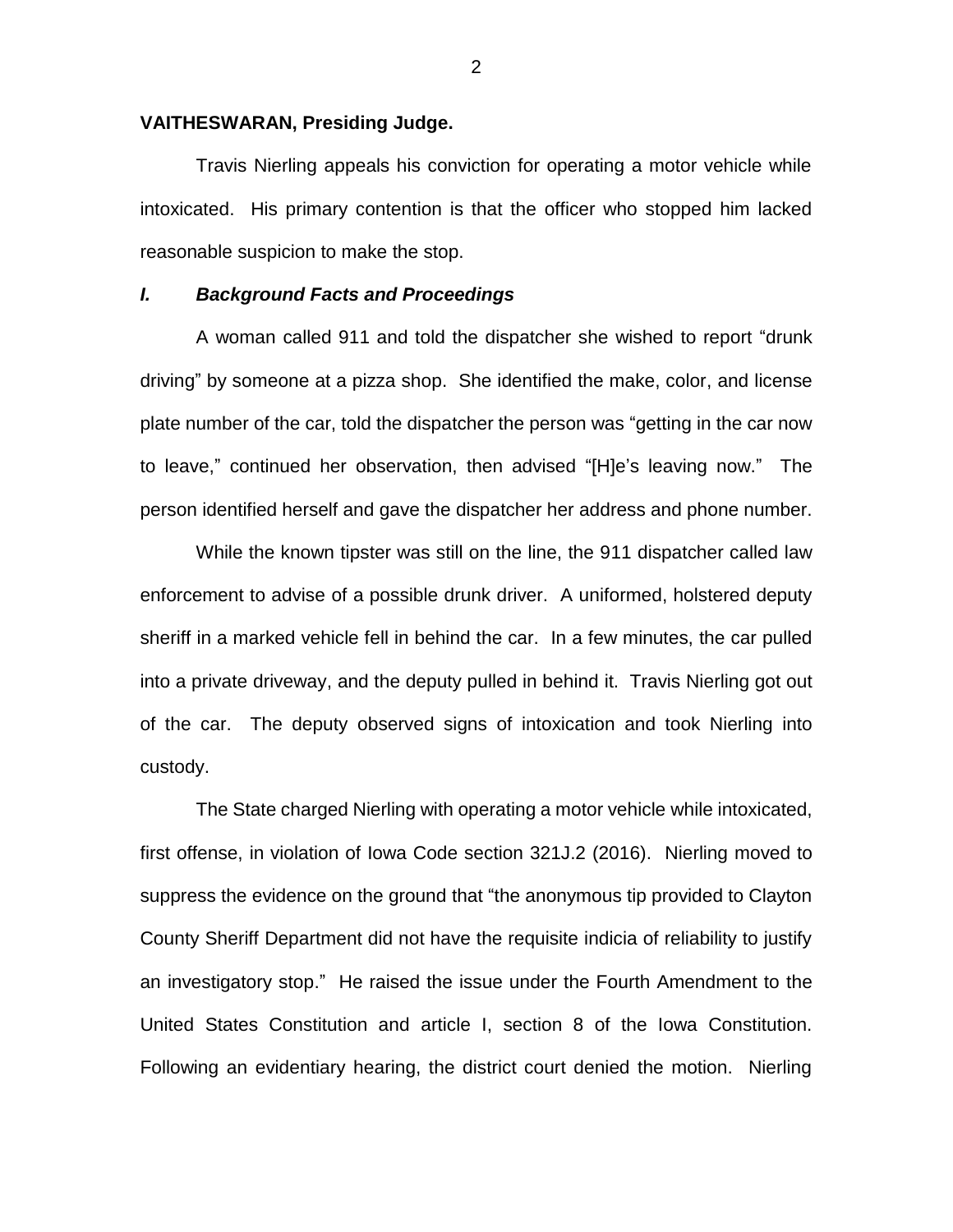agreed to a bench trial on the minutes of evidence. The district court found him guilty as charged and imposed sentence. This appeal followed.

#### *II. Suppression Ruling*

"Stopping an automobile and detaining its occupants constitutes a seizure under the Fourth Amendment." *State v. Kooima*, 833 N.W.2d 202, 206 (Iowa 2013)." "The Fourth Amendment permits brief investigative stops . . . when a law enforcement officer has 'a particularized and objective basis for suspecting the particular person stopped of criminal activity.'" *Navarette v. California*, 134 S. Ct. 1683, 1687 (2014) (quoting *United States v. Cortez*, 449 U.S. 411, 417-18 (1981)).

At the suppression hearing, Nierling argued the informant's tip did not afford the deputy sheriff reasonable suspicion to stop him. The State countered that there was no seizure under the Fourth Amendment. *See State v. Harlan*, 301 N.W.2d 717, 720 (Iowa 1981) (finding no evidence the officer stopped the car); *see also State v. Wilkes*, 756 N.W.2d 838, 844 (Iowa 2008) (concluding no seizure occurred). The district court adopted the State's argument. Although the court did not expressly rule on the reliability of the informant's tip, the State concedes error was preserved on the issue by virtue of Nierling's motion to suppress and the district court's denial of the motion. *See Harlan*, 301 N.W.2d at 719 ("The adverse ruling at the suppression hearing preserved any alleged error for our review.").

On appeal, Nierling reiterates the drunk-driving tip fell "well short of the requisite indicia of reliability needed to conduct an investigatory stop." The State preliminarily responds with a "no seizure" argument but asserts, if there was a seizure, "the deputy had reasonable suspicion because the tip was not anonymous."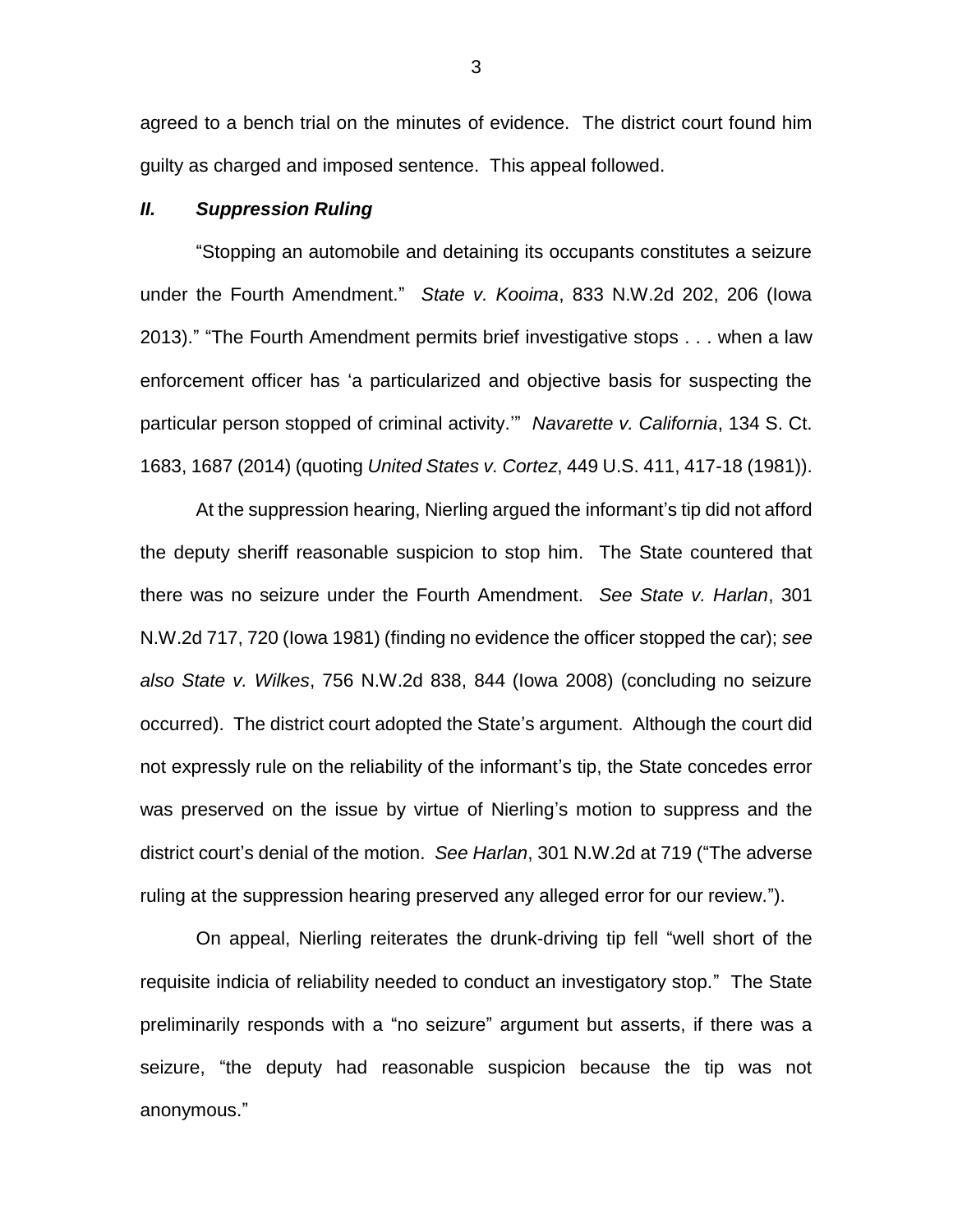We assume without deciding the deputy "seized" Nierling. We proceed to the question of the informant's reliability. *Id.* at 720 (stating we may "uphold the conclusion of the trial court, even if we do not adopt its reasoning"). Our review of this constitutional issue is de novo. *See Wilkes*, 756 N.W.2d at 841.

Nierling incorrectly characterizes the tip as anonymous. As noted, the informant identified herself by name and provided her phone number and address. She was not an anonymous tipster, and the identification alone was an indicator of reliability. *Cf. Alabama v. White*, 496 U.S. 325, 329 (1990) (noting veracity of anonymous tips is "largely unknown, and unknowable").

The tipster also "claimed eyewitness knowledge of the alleged dangerous driving." *Navarette*, 134 S. Ct. at 1689. She gave the dispatcher a detailed description of the car Nierling was driving, including the license plate number, and observed Nierling as he got into his car and left. *Id.* (stating a "contemporaneous report has long been treated as especially reliable"). While Nierling asserts the dispatcher did not convey all those details to the deputy, our precedent allows the dispatcher's knowledge to be imputed to the deputy. *See State v. Owens*, 418 N.W.2d 340, 342 (Iowa 1988) ("[W]hen police officers are acting in concert, the knowledge of one is presumed shared by all."). Notably, the deputy saw the car precisely where the tipster said it would be and pulled in behind it, providing further corroboration of the tipster's report.

On our de novo review, we conclude the tipster's information was reliable. We further conclude the information provided by the tipster furnished reasonable suspicion that "criminal activity [was] afoot." *See Navarette*, 134 S. Ct. at 1690

4